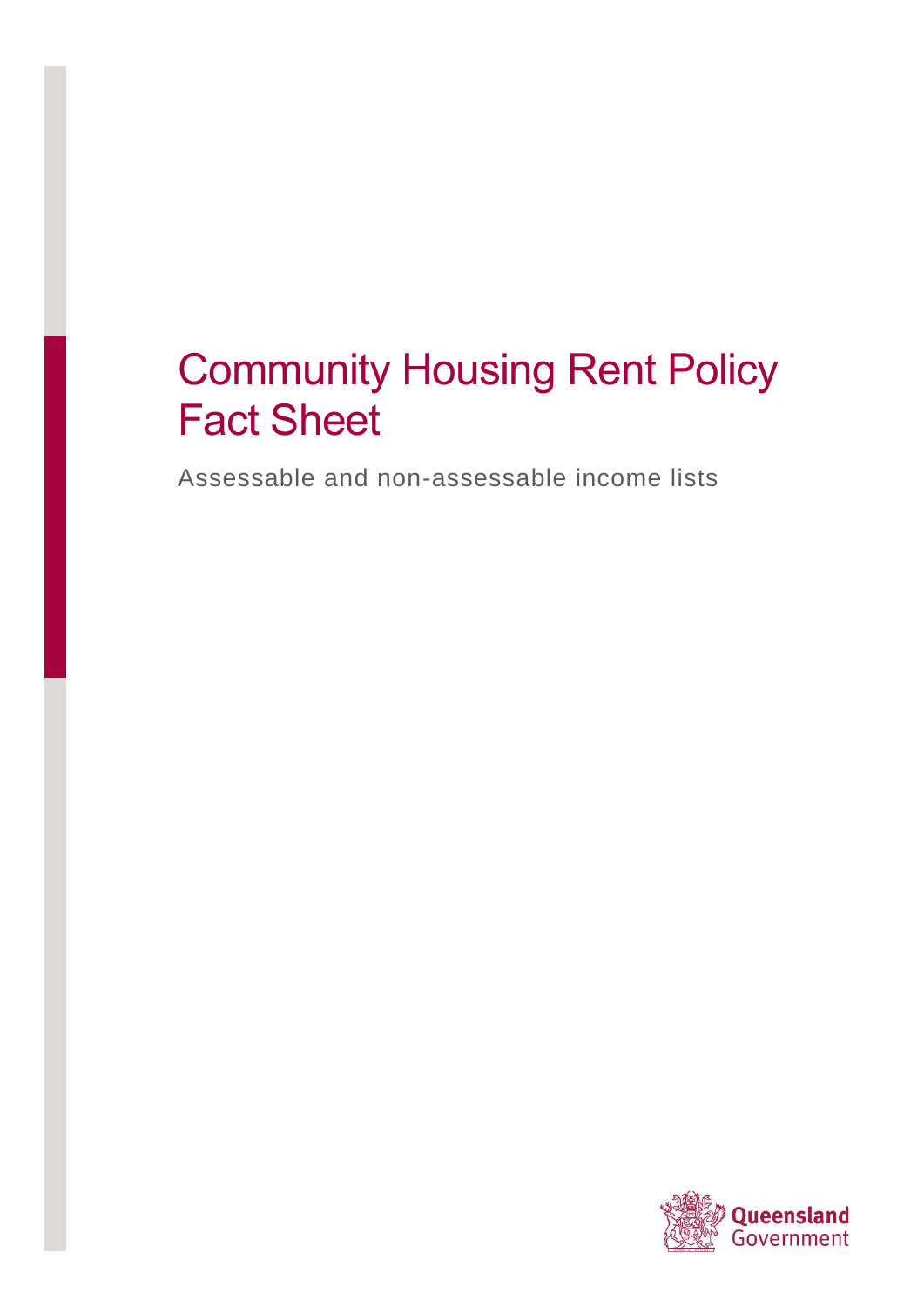This factsheet has been developed to support registered housing providers to apply the Community Housing Rent Policy (CHRP). It should be read in conjunction with the Community Housing Rent Policy (September 2013).

The Community Housing Rent Calculator assists providers to undertake rent assessments. Providers are required to use the calculator or an equivalent toll when undertaking rent assessments for all programs except the Affordable Housing Program. If using an equivalent tool it must calculate rent in a way which complies with the requirements of the CHRP and the provider must be able to demonstrate that it will always produce the same rent calculation as the rent calculator.

# COVID-19 Economic Stimulus Payments

These payments are considered non-assessable for the purpose of determining social housing eligibility, private housing eligibility and rent calculation for Public Housing and Community Housing rent policies.

Services Australia has advised that the economic stimulus payments are not expected to appear on customers' income statements.

Ability for some customers to apply for early release of \$10,000 from superannuation funds in each of the 2019-20 and 2020-21 financial years, based on Centrelink established criteria. Any superannuation drawn down from funds in this manner is to be treated as non-assessable income for social and affordable housing eligibility and rent payments.

**Please note:** There is no need for changes to be made to the Community Housing Rent Calculator at this time to accommodate these changes. The incomes are non-assessable so should just not be included in any rent assessments that are being done using the department's rent calculator.

# COVID-19 Disaster Payment – Queensland (August 2021)

The Australian Government has made available additional support for people impacted by COVID-19 public health directives. These payments are:

- **COVID-19 Disaster Payment Queensland** support if a person couldn't work due to a Queensland COVID-19 public health order
- **Pandemic Leave Disaster Payment** support if a person can't earn an income because they must self-isolate or quarantine, or are caring for someone with COVID-19

### COVID-19 Disaster Payment – Queensland

The COVID-19 Disaster Payment has two streams, for working people who:

- 1. receive a Centrelink income support payment and could not work due to the Queensland COVID-19 public health order
	- $\circ$  Customers will receive a payment of \$200 per week on top of their regular income support payment during the public health order (lockdown or duration of the hotspot declaration).
	- To receive the payment, customers must have been unable to work and earn their usual income of 8 hours or more or a full day's work due to being in a COVID-19 hotspot and subject to restricted movement.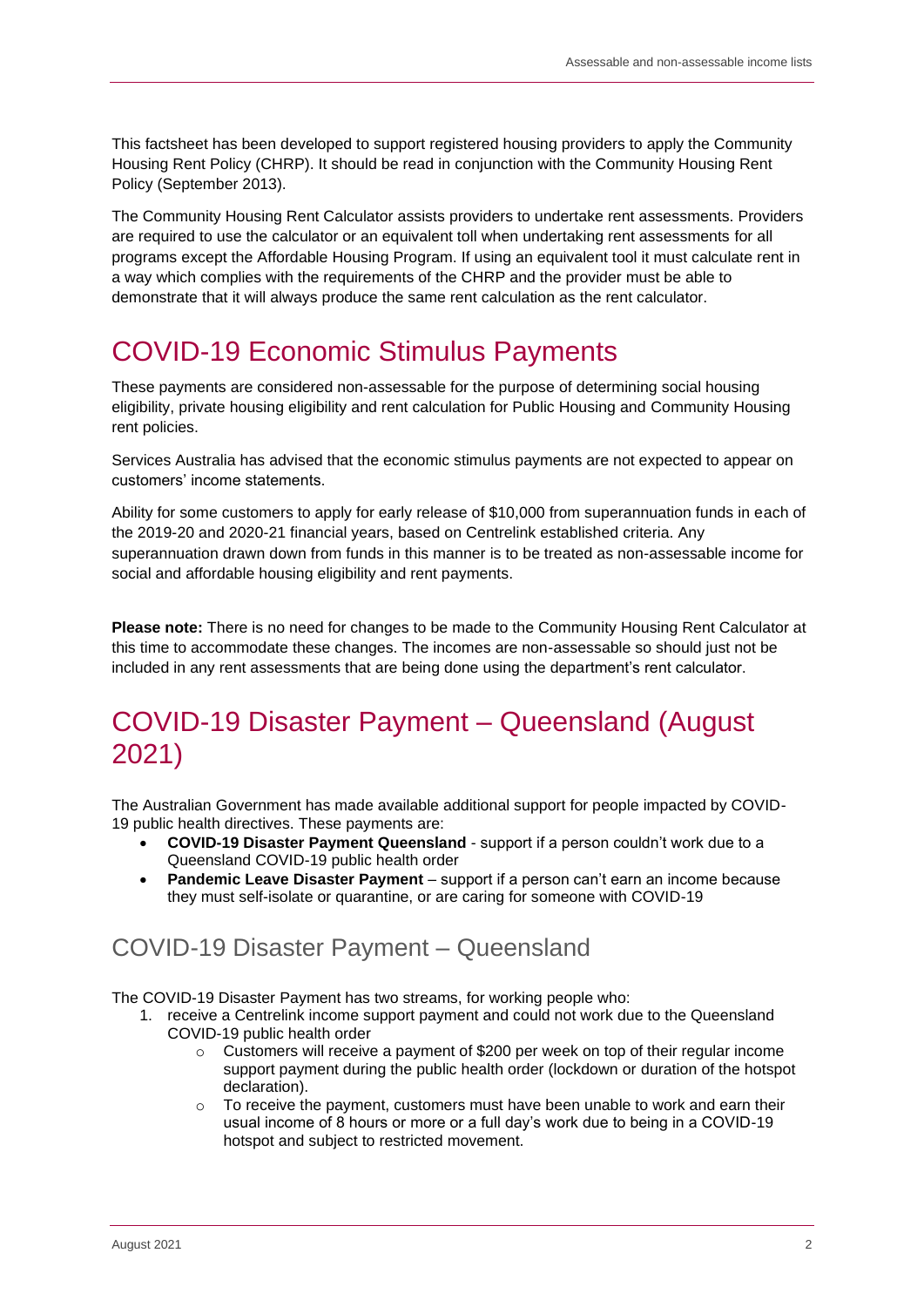- Deem the payment as assessable income on the basis the COVID-19 Disaster Payment amount is less than the previously recorded working income.
- Where a households previous working income is less than the COVID-19 Disaster Payments – Queensland payment, the previous income will continue to be used unless the household advises of further decreases in the household's income.
- 2. do not receive a Centrelink income support payment and could not work due to the Queensland COVID-19 public health order. The amount paid is dependent on the number of working hours lost:
	- o Less than 20 hours lost \$450 for each weekly payment period
	- More than 20 hours lost \$750 for each weekly payment period
	- Where a person received wages lower than the COVID-19 Disaster payment amount, maintain this income (effectively ignoring the additional support money).
	- Where a person previously received wages higher than the COVID-19 Disaster payment amount, decrease their income to match the COVID-19 Disaster payment and review further if their, or their household's, income reduces further.

Tenants may ask for a rent review as per section 5.10 Rent Reviews of the Community Housing Rent Policy if their household income is impacted and may result in a rent reduction.

### COVID-19 Pandemic Leave Disaster Payment

This payment is made if directed by a health office to self-isolate or quarantine or for people caring for someone with COVID-19 and the customer is unable to work.

It is paid as a lump sum of \$1,500 for each 14-day period of self-isolating, quarantining or caring for someone with COVID-19 and is for customers who don't have appropriate leave entitlements, including pandemic sick leave, personal leave or leave to care for another person.

This payment is non-assessable due to the short-term nature of this payment and should not be included in any rent assessments using the Community Housing Rent Calculator.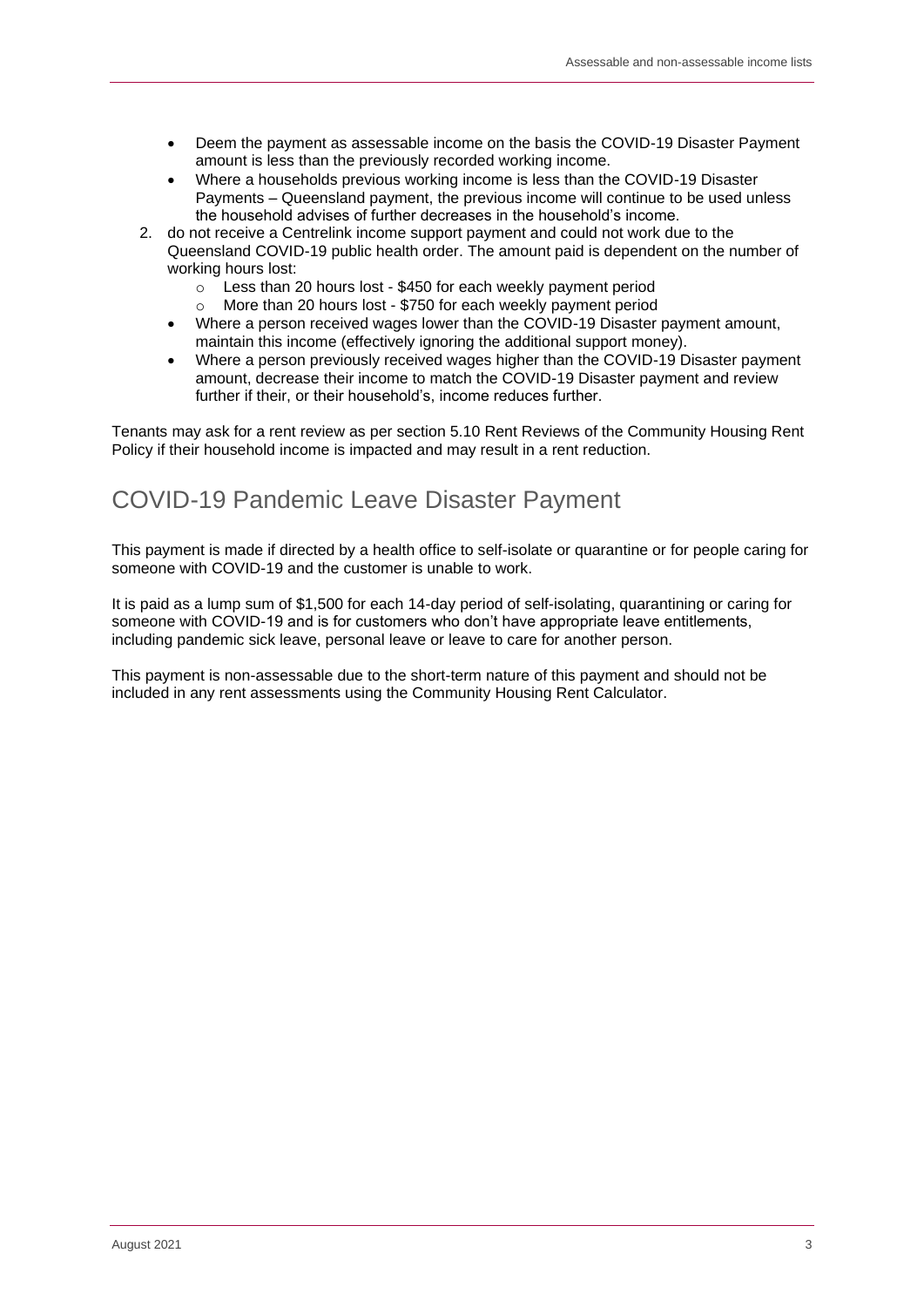# Assessable income types

All general income is considered assessable when determining rent payable by tenants, unless it is listed as non-assessable income. Assessable income includes pensions, benefits and allowances, wages and work allowances and other income sources.

Below are the lists of assessable income types to include in rent assessments.

### Pensions

- Age Pension
- Age Pension Blind
- Carer Pension
- Disability Support Pension at the away from home (independent) rate, and at the full at-home rate if paid to a tenant or spouse. The at-home (dependent) rate received by household members is non-assessable income.
- Disability Support Pension Blind
- Overseas Pension
- Parenting Payment Single
- Service Pension
- War Widow
- Widowed Person
- Widow B
- **Wife Pension**

#### Allowances and benefits

- Abstudy at the away from home (independent) rate, and at the full at-home (dependent) rate if paid to a tenant or spouse. The at-home (dependent) rate received by household members is non-assessable income.
- Austudy
- Clean Energy Supplement
- Domestic Allowance
- Family Day Care Scheme
- Family Tax Benefit Part A (FTBA) assessed at 15 percent for the first four eldest children under 16 years of age. Amounts paid for children over 16 are not assessed. If the FTBA is paid as a lump sum, the provider should calculate the Equivalent FTBA payment that the household would receive if they had their FTBA paid fortnightly, and add this amount to the fortnightly assessable income.
- Incapacity to Work Benefit paid by Department of Veterans' Affairs
- Incentive Allowance (paid with Disability Support Pension)
- Income Support Supplement
- JobSeeker Payment the progressive consolidation of these payment types (Newstart Allowance, Bereavement Allowance, Sickness Allowance, Widow Allowance, Partner Allowance, Wife Pension, Widow B Pensions).
- Low Income Family Supplement
- Mature Age Allowance
- New Enterprise Incentive Scheme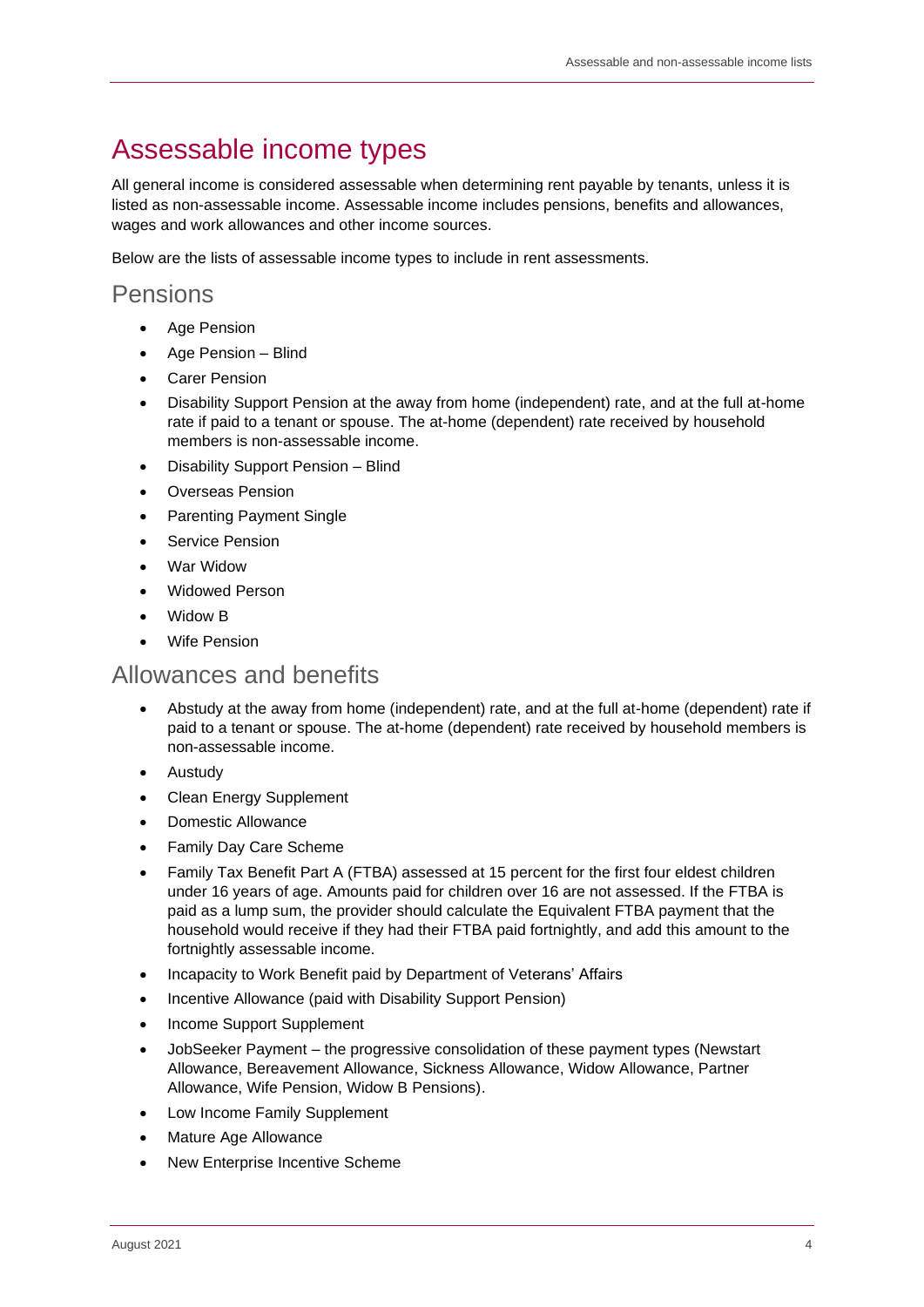- Newstart Allowance
- Parenting Payment Partnered
- Partner Allowance
- Sickness Allowance
- Single Income Family Supplement
- Special Benefit at the away from home (independent) rate and at the full at-home (dependent) rate if paid to a tenant or spouse. The at-home (dependent) rate received by household members is non-assessable income
- Financial Supplement loans under the Student Financial Supplement Scheme assessed at 50 percent. Students receiving Austudy/Abstudy or Youth Allowance can trade in a maximum of \$3,500 of their grant in return for a Financial Supplement loan of up to \$7,000. Rent should be assessed on the remaining Austudy/Abstudy or Youth Allowance payment and 50 percent of the supplement loan.
- Veterans' Children Education Scheme at the away from home (independent) rate and at the at-home (dependent) rate if paid to the tenant or spouse. The at-home (dependent) rate received by household members is non-assessable income.
- Widow Allowance
- Youth Allowance at the away from home (independent) rate. Youth Allowance at the full athome (dependent) rate if paid to ta tenant or spouse. The at-home (dependent) rate received by household members is non-assessable income.

#### Wages and work allowances

- Bonuses averaged over the year to identify the fortnightly amount to be added to assessable income.
- Child Care Benefit if paid to a household member who is a registered Family Day Care Provider
- Commission averaged over the year to identify the fortnightly amount to be added to assessable income
- Community Development Employment Project (CDEP) wages
- Fringe Benefit Tax
- Gross wages or salaries (permanent, full-time, part-time, casual, 'on-call' and nominal amounts). 'Gross' means the value of wages/salaries prior to any deductions including fringe benefits, salary sacrifice and taxation. Household members who are employed to work set weeks per year, such as teacher aides, should have their earnings averaged over 26 fortnights to determine a fortnightly wages.
- Higher duties allowances
- Holiday pay
- Long service leave
- Maternity/Parental leave pay. For unpaid maternity/parental leave, household members should be assessed on the Equivalent Centrelink Payment and/or any other assessable income.
- Overtime averaged over the year to identify the fortnightly amount to be added to assessable income
- Penalty allowances
- Royalties paid to an Indigenous community or paid to a customer from the royalty payments invested by the community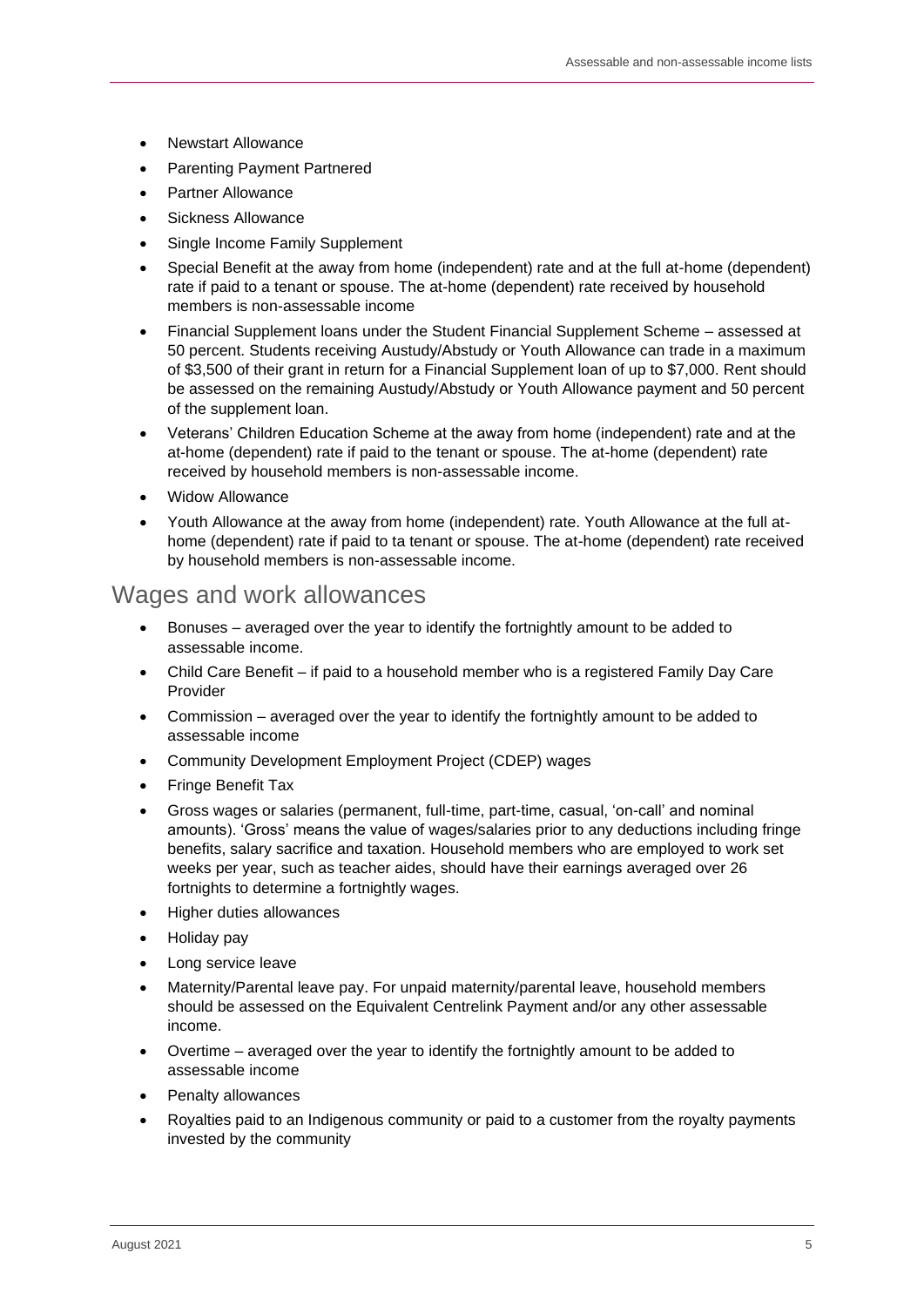- Salary sacrifice if an employee has chosen to receive a benefit in lieu of wages (e.g. payment for cars, telephone, school fees, etc) the value of the benefit is included as assessable income
- Termination pay
- Work allowances which are not reimbursements for expenses incurred on the job

#### Other types of income

- Any other income is assessable unless it is included in the list of non-assessable income types
- Annuities and income streams
- Child Support Allowance (also known as child maintenance), paid either through the Child Support Agency, by an Order of the Court, or by voluntary payments (assessed at 15 percent). If a household member provides evidence from Centrelink or the Child Support Agency, that they are not receiving the Child Support Allowance indicated on their Centrelink Statement, the rent can re-assessed based on the actual Child Support Allowance/ maintenance received by the household member
- Deemed investment income from a liquid asset which is invested, but which appears to not be generating income. To determine the total deemable investment income, multiply the total value of the liquid asset by 2 percent. The total deemable investment income should be divided by 26 to calculate the fortnightly deemed income. A deemed investment income should only be calculated where the household member does not receive a Centrelink or Department of Veterans' Affairs income, and they advise that the liquid asset is not generating an income
- Defence Forces Retirement Benefit (DFRB) / Comsuper
- Income received from shares, investments, and savings income
- In kind payments such as school fees, car payments etc as recorded by Centrelink (assessed at 15 percent if part of a maintenance agreement)
- Lump sums if the lump sum is over \$260, averaged across the year (e.g. divided by 26 to calculate the fortnightly assessable income)
- Paid Parental Leave this income can be paid by Centrelink on an Income and Asset Statement or the employer in the Employer's Declaration or payslips
- Part Pension or Allowance amount
- Payments to volunteers that could be construed as regular income as they occur on a weekly, fortnightly or monthly basis
- Public Trustee Investment Funds the taxable income for the client investment paid throught the Public Trustee of Queensland Investment Fund is assessable (e.g. Higher Growth Fund Growth Trust, Australian Equities etc). The Total Distribution component of the Higher Growth Trust statement from the Public Trustee of Queensland is used for assessment
- Regular payments received by a household member (a beneficiary) from a trustee administering a deceased estate
- Rent from property. This income is not included in eligibility assessment but is included in rent assessment. Where a household member owns a property and is not receiving rental income from the property, a gross fortnightly rent amount should be imputed and added to the rent assessment. This imputed amount should be based on private market rent for similar standard properties in the area and any relevant data published on median rents
- Scholarships paid for living expenses. Scholarships for study expenses only are not assessable
- Spouse maintenance (payments made to a former spouse following divorce or separation) Does not include payments for dependent children (see Child Support Allownce)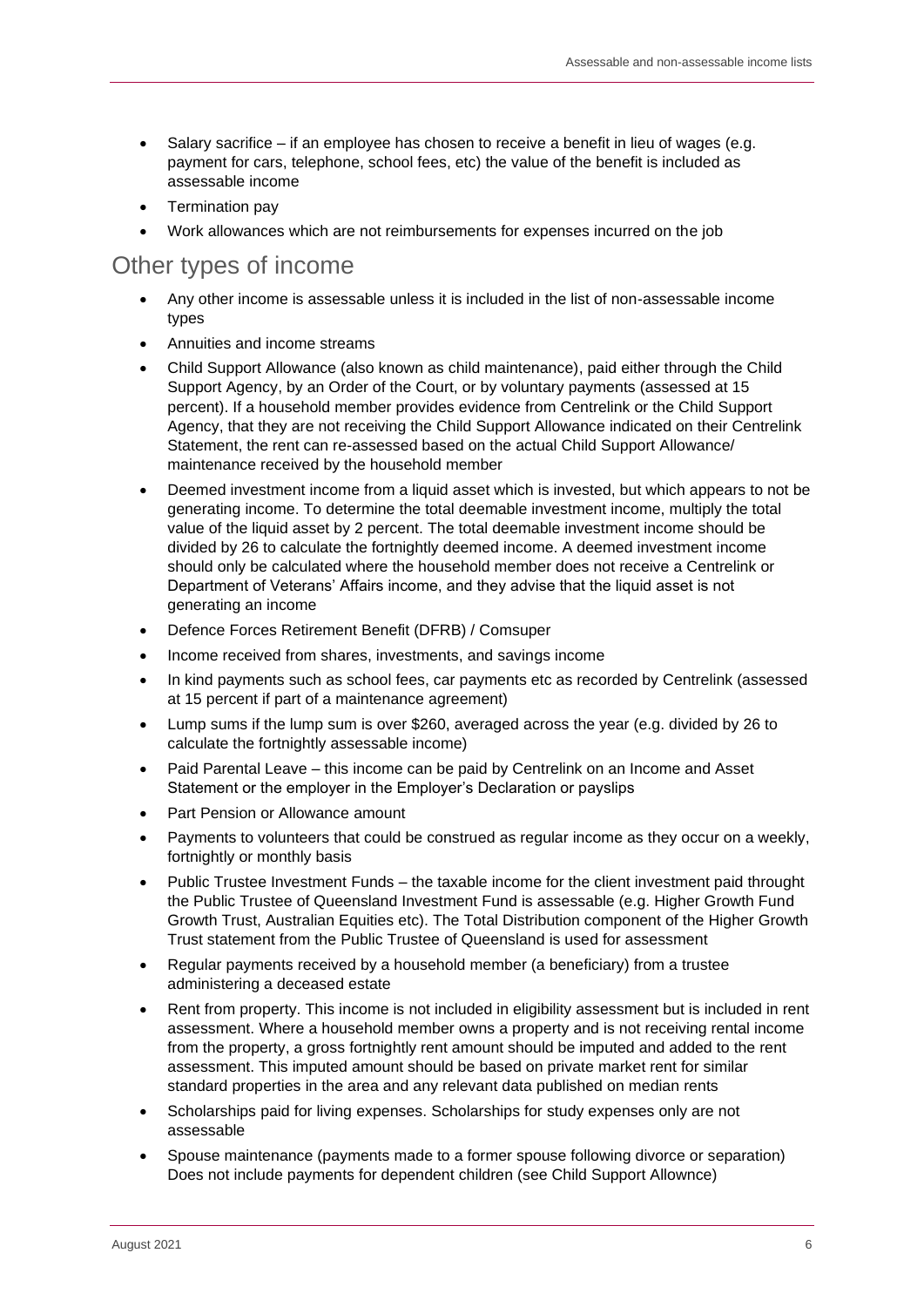- Superannuation regular payments
- Workcover or compensation regular payments

## Non-assessable income types

Payments for a specific purpose are generally considered non-assessable for the rent assessments.

Below are lists of non-assessable income types that should be excluded when undertaking rent assessments.

### Pensions

- Disability Pension, including Extreme Disablement Payment, Special Rate, Intermediate Rate and General Rate paid by Department of Veterans' Affairs or any country. The tenant is instead assessed as receiving a full Service or Age Pension
- Disability Support Pension at the at-home (dependent) rate if paid to a household member. Disability Support Pension at home rate paid to a tenant or spouse is assessable
- Double Orphan Pension paid by the Department of Veterans' Affairs
- JobSeeker Transitional Basic Pension Supplement, Transitional Minimum Pension Supplement and Transitional Remaining Pension Supplement*.*
- Orphan Pension paid by the Department of Veterans' Affairs
- Pension Reform increase component of eligible base pension rates. See Pension reform increases 2009 section 5.1 of the Community Housing Rent Policy

#### Allowances and benefits

- Abstudy at the at-home (dependent) rate, if paid to a household member. The at-home (dependent) rate paid to a tenant or spouse is assessable
- Assistance for Isolated Children
- Attendant Allowance paid by the Department of Veterans' Affairs
- Bereavement Allowance paid by Centrelink or the Department of Veterans' Affairs
- Bereavement Lump Sum
- Boarding Allowance paid by Centrelink
- Carer Allowance
- Carers payment one off payment of \$1,000 paid to recipients of the Carers Pension and one off payment of \$600 paid to recipients of Carers Allowance as part of the 2004-2005 Federal Budget
- Carers payment one off payment of \$1,000 paid to recipients of the Carers Pension or recipients of the Carer Allowance who also receive the Wife Pension or the Veterans' Affairs Partner Service Pension and one off payment of \$600 paid to recipients of Carers Allowance as part of the 2007-2008 Federal Budget
- Centrelink loans the lump sum advance. As the household member has received the same income but only in advance, rent is assessed as though the household member is receiving the full Centrelink benefit each week
- Centrelink Working Credits where the client's income is higher than their entitlement, and Centrelink has identified the client is in receipt of a working credit, only assess the Centrelink income component, not the working credit
- Child Care Benefit unless paid to a client who is a Family Day Care Provider
- Child Care Tax Rebate 2007 2008 Federal Budget reimbursement for child care expenses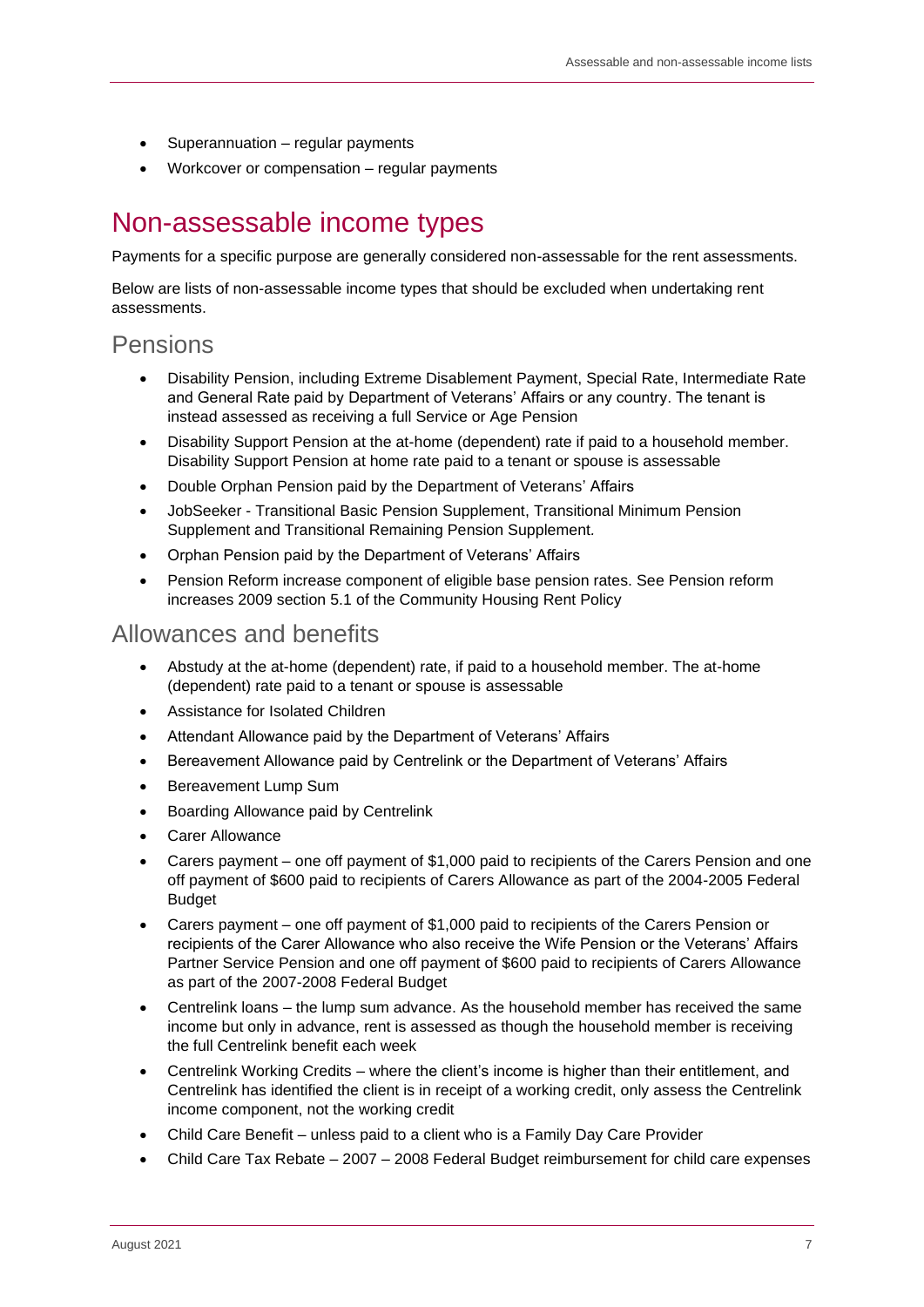- Clean Energy Advance lump sum payment paid in 2012 to assist household to meet the impacts of carbon pricing on living expenses for up to 12 months
- Clothing Allowance paid by the Department of Veterans' Affairs
- Community Development Employment Program Participant Supplement and Supplementary Benefits (Add-ons)
- Decoration Allowance paid by the Department of Veterans' Affairs
- Defence Force Income Support Allowance paid by the Department of Veterans' Affairs. If the household member is receiving less than the full entitlement of a pension or benefit from either the Department of Veterans' Affairs or Centrelink, and the Defence Force Income Support Allowance is paid by the Department of Veterans' Affairs to compensate, the full rate of the Centrelink or Department of Veterans' Affairs payment should be used to assess rent
- Department of Veterans' Affairs Lump Sum Advance. As the household member has received the same income, but only in advance, rent is assessed as though the household member is receiving their full Department of Veterans' Affairs benefit each week
- Distance Education Allowance paid by Centrelink
- Education Entry Payment paid by Centrelink and the Department of Veterans' Affairs
- Employment Entry payment paid by Centrelink
- Exceptional Circumstances Relief Payment
- Family Tax Benefit Part A paid for dependent children aged over 16
- Family Tax Benefit Part A \$600 annual lump sum payment
- Family Tax Benefit Part B
- Fares Allowance paid by Centrelink
- Farm Family Restart
- Financial Supplement loans under the Student Financial Supplement Scheme, where the tenant is not eligible for Austudy/Abstudy or Youth Allowance payments
- Foster Care Allowance
- Funeral Benefit paid by the Department of Veterans' Affairs
- Government Housing Authority Concessional Amount reported on Centrelink Income and Asset Statement. This income is not a separate income paid by Centrelink, but this is the 2009 Pension Reform increase for single pensions and is included in the base rate of the pension
- GST component (2 percent compensation paid as part of Allowances)
- Incidentals Allowance and Additional Incidentals Allowance paid to eligible Abstudy recipients
- Language Literacy and Numeracy Supplement
- **Large Family Supplement**
- Locality Allowance
- Loss of Earnings Allowance paid by Department of Veterans' Affairs
- Masters and Doctorate Thesis Allowance paid to Abstudy recipients
- Maternity Payment (previously known as Maternity Allowance and now also includes the Baby Bonus
- **Maternity Immunisation Allowance**
- **Mobility Allowance**
- Multiple Birth Allowance
- Newborn Upfront Payment paid by Centrelink
- Newborn Supplement paid by Centrelink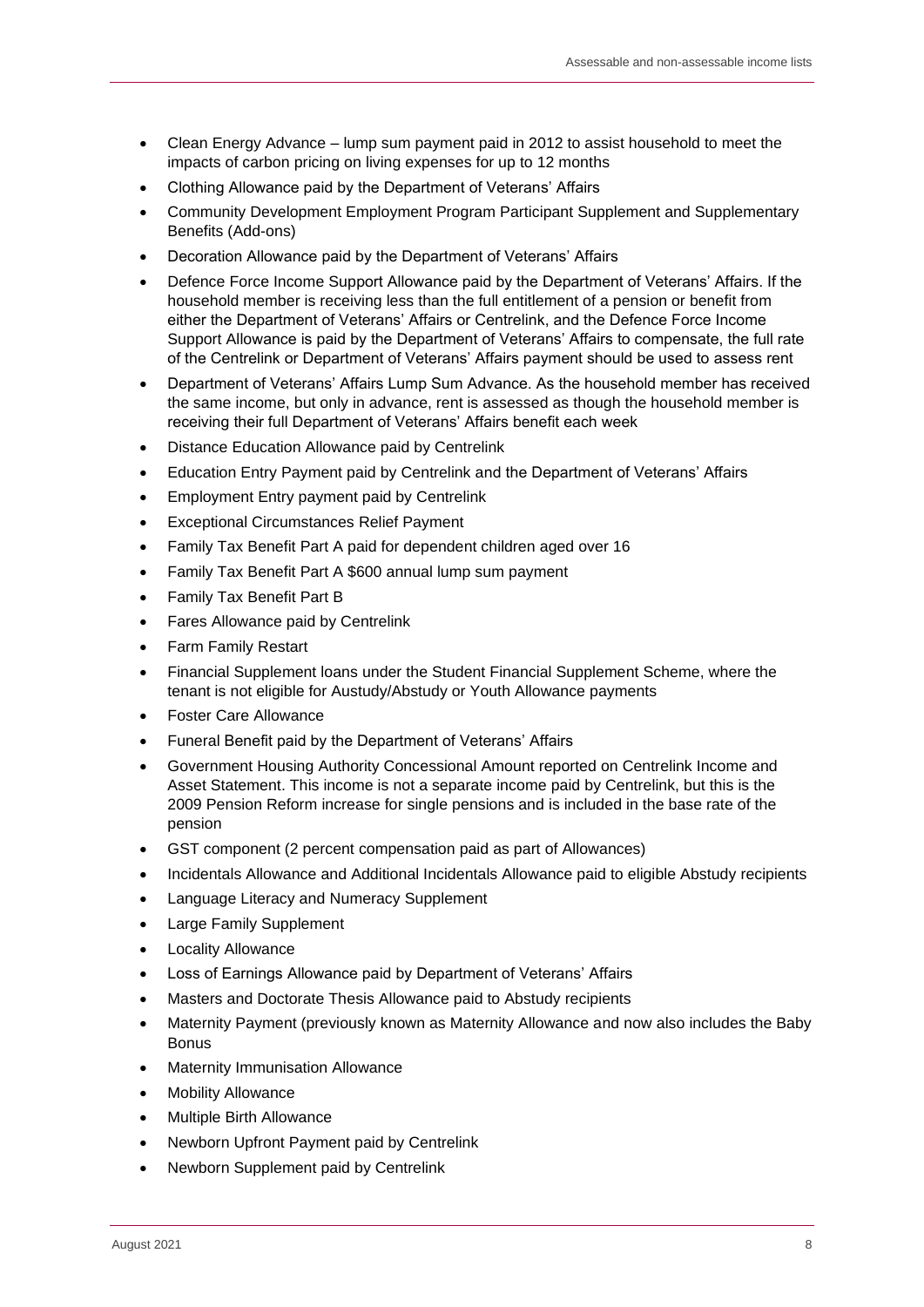- Notional Pension Supplement reported on Centrelink Income and Assessment Statement. This is not a separate income paid by Centrelink, but is included in the base rate for some pensions
- Pension Basic Supplement (4 percent GST compensation paid with Centrelink and Veterans' Affairs Pensions)
- Pension Bonus Scheme
- Pension Loan Scheme
- Pensioner Education Supplement
- Pharmaceutical Allowance paid by Centrelink or the Department of Veterans' Affairs
- Recreational Transport Allowance paid by the Department of Veterans' Affairs
- Relocation Scholarship paid by Centrelink
- Remote Area Allowance paid by Centrelink or the Department of Veterans' Affairs
- Remote Area Education Project Scholarship payments
- Rural Area Incentive Scheme
- Rural Area Incentive Scheme Locality Allowance
- Senior Australian \$500 lump sum payment paid in the 2007-2008 Federal Budget
- Senior's Concession Allowance paid by the Department of Veterans' Affairs
- School Term Allowance paid to Abstudy recipients
- Special Benefit at the at-home (dependent) rate, if paid to a household member. The at-home (dependent) rate paid to a tenant or spouse is assessable
- Targeted Support Allowance paid to participants of the Targeted Support Pilot through the Cerebral Palsy league
- Telephone Allowance paid by Centrelink or the Department of Veterans' Affairs
- Temporary Incapacity Allowance paid by Department of Veterans' Affairs
- Training Supplement paid to Newstart Allowance and Parenting Payment recipients between 1 July 2009 and 30 June 2011
- Utilities Allowance paid by Centrelink or Department of Veterans' Affairs
- Vehicle Assistance Scheme paid by the Department of Veterans' Affairs
- Veteran's Children Education Scheme at the full at-home dependent rate if paid to a household member. The at-home (dependent) rate paid to a tenant or spouse is assessable
- Victoria Cross Allowance paid by the Department of Veterans' Affairs
- Work for the Dole Participant Supplement when paid over and above the standard Newstart or Youth Allowance
- Youth Allowance at the at-home (dependent) rate paid to a household member. The at-home (dependent) rate paid to a tenant or spouse is assessable
- Youth Disability Supplement paid with the Disability Support Pension for 16 to 21 year olds

#### Wages and work allowances

- Attendance Allowance paid to clients in receipt of a Disability Support Pension as part of a Supported Employment Program
- Auxiliary Fire Fighters' pay
- Casual earnings for household members under 18 years who are attending fulltime studies at any educational facility (e.g. school, traineeship, TAFE or university)
- First Aid Allowance
- Leave Loading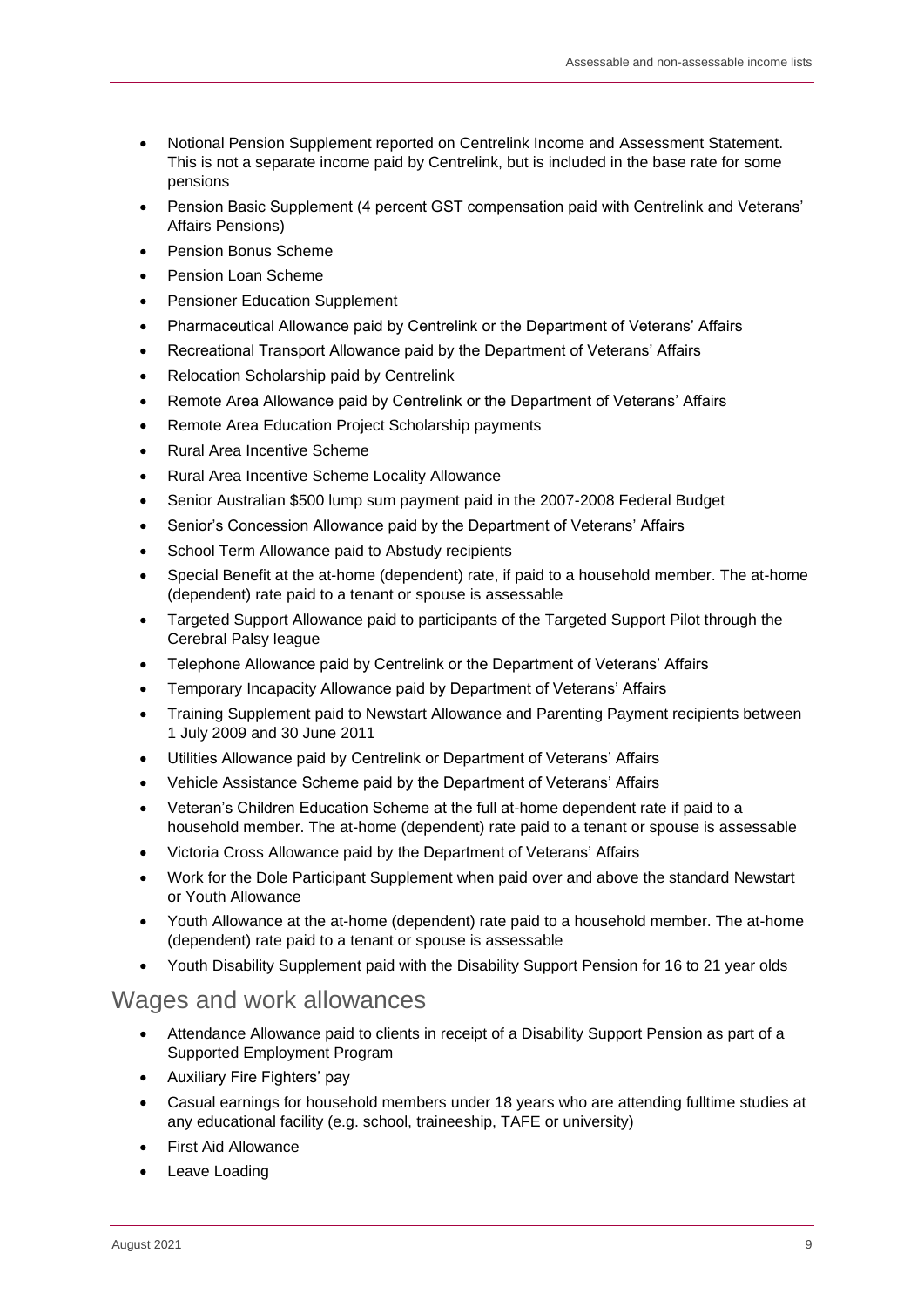- Living Away From Home Allowance for wage earners
- Locality Allowance for public servants
- Work allowances that are reimbursements for expenses incurred on the job, e.g. training, travelling, tools, meal allowances and clothing/uniforms

#### Other types of income

- Armed Forces Reservists' pay
- Board paid by any household member to the tenant
- COVID-19 Economic Stimulus Payments
- COVID-19 Early access to superannuation amount of \$10,000 in both the 2019-2020 and 2020-2021 years, based on Centrelink established criteria
- F-111 Ex-gratia lump sum payment paid by the Department of Veterans' Affairs to participants of the F-111 Deseal/Reseal program for either \$40,000 or \$10,000. This payment is not restricted to military and includes public servants and civilian contractors
- Foster Care Allowance paid by organisations funded by the Department of Communities, Child Safety and Disability Services
- GST collected by self-employed or subcontracting household members on behalf of the Australian Government
- Income of foreign students
- Income received for providing accommodation to foreign or home stay students
- Juror's Allowance
- Maintenance amount paid by the non-custodial parent if the custodial parent is also in public housing
- One-off payment of \$25,000 paid by the Department of Veterans' Affairs to surviving Australian servicemen who were taken prisoner by Japanese forces during World War II or by Korean forces during the Korean conflict, or to their widows. Any income earned from the payment is assessable
- One-off payment of \$25,000 paid by the Department of Veterans' Affairs to surviving Australian servicemen who were taken prisoner by Germany, Italy or their allies during World War II, or to their widows. Any income earned from the payment is assessable
- One-off reparation payment for stolen wages of Aboriginal and Torres Strait Islander peoples
- One-off reparation payment paid to residents of Palm Island as anti-discrimination compensation payments
- One-off Tax bonus payment from the Australian Tax Office for the 2007-2008 financial year
- One-off Australian Government \$42 billion Nation Building and Job Plan payments, announced on 3 February 2009, including the Single Family Bonus, the Back to School Bonus, Farmer's Hardship Payment and the Training Learning Bonus paid in 2009
- Payments made under the Queensland Government Indigenous Wages and Saving Repatriation Scheme
- Payments to volunteers that are reimbursements for specific expenses and honorariums (one-off payments) that have already been incurred. Any regular payments that are claimed to be reimbursements would need to be supported by appropriate evidence
- Redress Scheme ex-gratia payments to former residents of Queensland children's institutions
- Royalties paid to Indigenous people directly to the community and used by the community held in non-discretionary trusts. Note: Royalties paid to a self-employed member of an Indigenous community or payments to a customer from the royalty payments are assessable
- Scholarships paid for study expenses only. Scholarships for living expenses are assessable